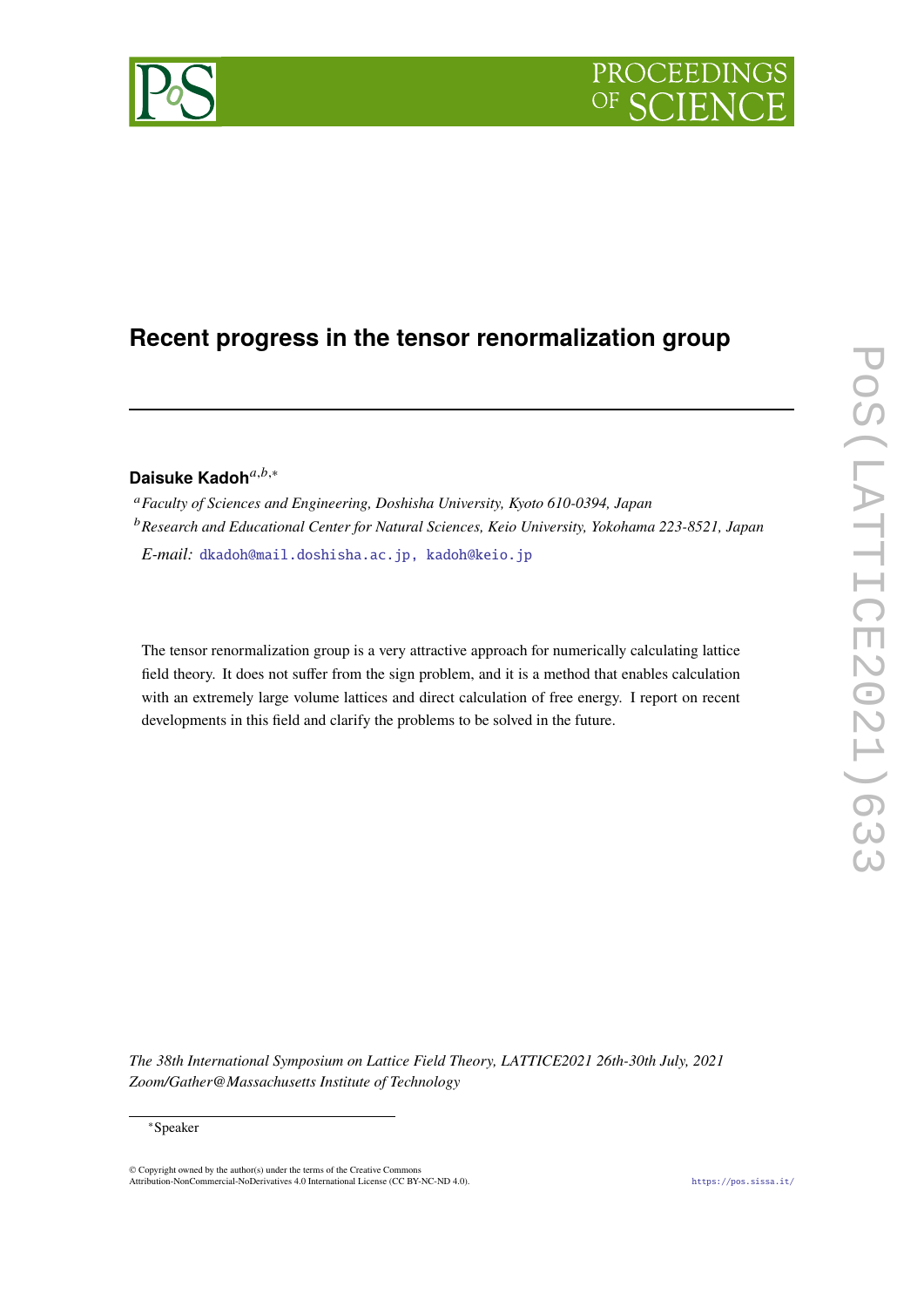# **1. Introduction**

The tensor renormalization group (TRG) is an promising approach for computing lattice field theory. It was originally proposed by Levin-Nave in 2007 [1] for analyzing the two-dimensional Ising model. Some improvements[2–6], higher dimensional algorithms [7–9] and algorithms for fermion theory $[10-15]$  have been proposed so far. Since this method has no sign problem from the beginning, it is expected to be applied to important models for understanding the evolution of the early universe and the origin of matter, such as finite density QCD, supersymmetric theory, chiral gauge theory, theta vacuum and their real-time simulations.

The TRG was actually introduced into the study of quantum field theory in the last decade. So far, various models of lattice field theories have been investigated. In two dimensions, the TRG was applied to scalar field theory [16–22], Schwinger model[14, 23, 24], Gross-Neveu model[25],  $CP(N-1)$  model[26, 27], Wess-Zumino model[28] and related studies[29], gauge Higgs model[30], U(1) lattice gauge theory with theta term[31], 2d gravity[32] and SU(N) Yang-Mills theory[33, 34] and O(2) nonlinear sigma model[35]. In three dimensions, the TRG calculations were performed in  $Z_2$  gauge theory[36],  $O(2)$  model[37]. In four dimensions, scalar field theory[38, 39], and NJL model[40] and  $Z_2$  gauge-Higgs model[41] were studied. Theoretical study related with quantum gravity are in Refs.[42–46] and other related studies are in Refs.[29, 47–52].

This paper reviews the recent progress in the TRG method, which is important in studying quantum field theory. In particular, we will give an overview of the handling of scalar fields, fermion fields, and gauge fields in the tensor network method. The developing high-dimensional algorithms are also reviewed.

The rest of this paper is organized as follows. In section 2, the Levin-Nave TRG method is reviewed. A tensor network representation of scalar field theory is introduced in section 3. After which, section 4 introduces the TRG method for lattice fermion theory. Section 5 describes a new method of calculating gauge theory by the TRG method. In section 6, the TRG approach to higher dimensional theories is presented. Finally section 7 presents summary and future outlook.

## **2. Tensor networks and the TRG**

We begin with considering the TRG method in classical Ising model on two dimensional square lattice. Throughout this paper the lattice spacing  $a$  is set to  $a = 1$  and lattice sites are labeled by  $d$ integers as  $n = (n_1, n_2, \ldots, n_d) \in \Gamma_d$ . The unit vector of the  $\mu$  direction is denoted by  $\hat{\mu}$ . For later convenience, we denote a d-dimensional hyper cubic lattice as  $\Gamma_d = \{(n_1, n_2, \dots, n_d) | n_i \in \mathbb{Z}\}.$ 

Let  $\sigma_n$  be the spin variable that takes  $\sigma_n = \pm 1$ . The Hamiltonian is defined by  $H =$  $-J \sum_{i,j} \sigma_i \sigma_j$  where  $\langle i, j \rangle$  denotes all possible pairs of nearest neighbor sites. For simplicity, we take  $J = 1$ . The partition function is given as  $Z = \text{Tr} e^{-\beta H}$  with the inverse temperature  $\beta = 1/T$ .

In order to define a tensor, we decompose the hopping term  $e^{\beta \sigma_i \sigma_j}$  as

$$
e^{\beta \sigma_i \sigma_j} = \sum_{I=0}^{1} W_{\sigma_i I} W_{\sigma_j I} \tag{1}
$$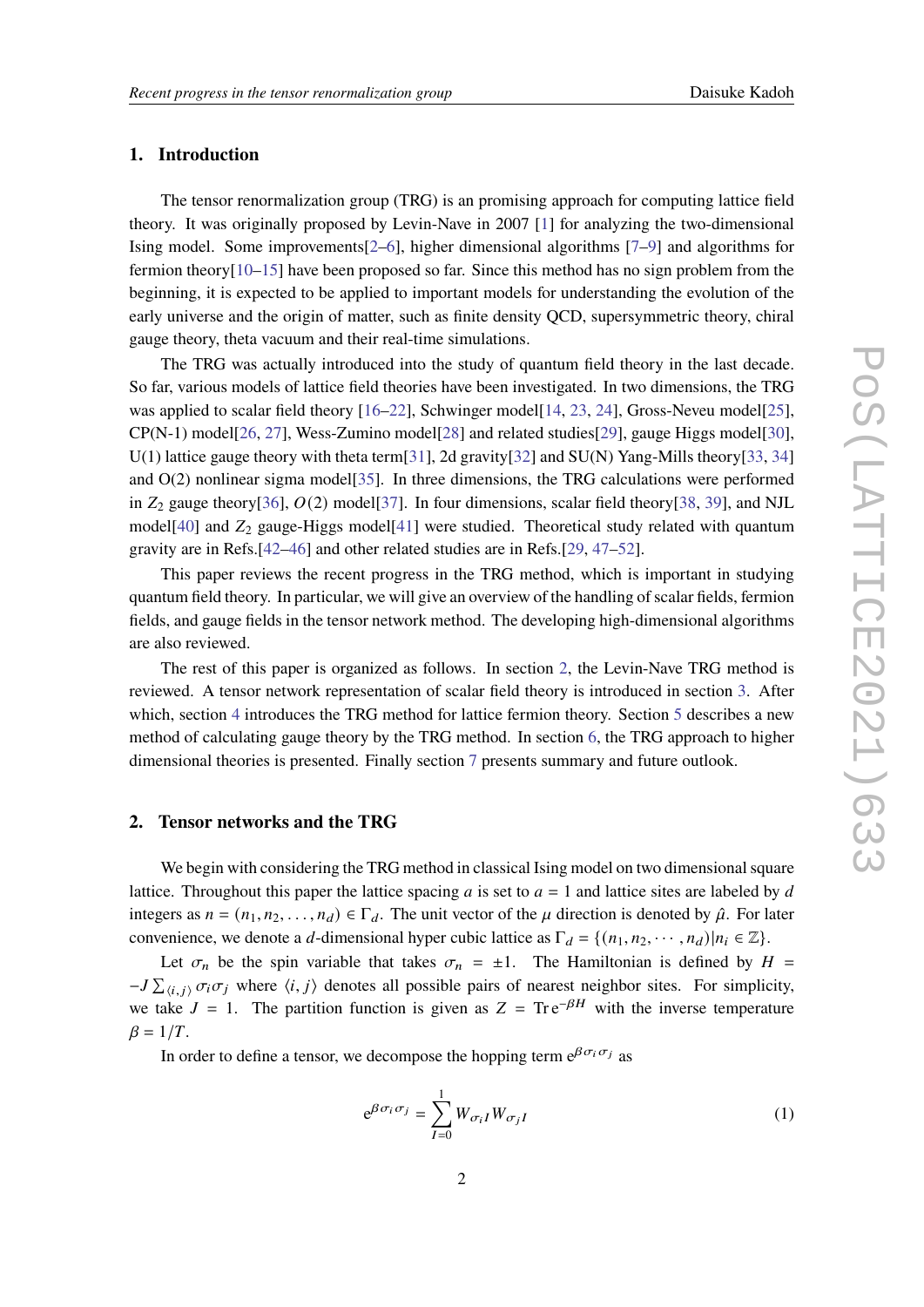where  $W_{\sigma I} = \sqrt{\cosh(\beta)} \sqrt{\tanh(\beta)} I_{\sigma}$  for  $I = 0, 1$  and  $\sigma = \pm 1$ . Note that  $\sigma_i$  interacts with its nearest neighbor variable  $\sigma_i$  via the new index I which is defined on the link from i to j. This decomposition is applied to all the hopping terms. Then, in case of one-dimension, the partition function is expressed by  $Z = \text{tr}(T^N)$  where T is a transfer matrix defined by  $T_{IJ} \equiv \sum_{\sigma=\pm 1} W_{\sigma I} W_{\sigma J}$ .

In two-dimensions, since the four hopping terms are stemmed from a site, a rank-4 tensor appears:

$$
T_{ijkl} = \sum_{\sigma=\pm 1} W_{\sigma i} W_{\sigma j} W_{\sigma k} W_{\sigma l}.
$$
 (2)

Thus we have a tensor network representation of  $Z$  as

$$
Z = \text{Tr} \prod_{n \in \Gamma_2} T_{x_n x'_n y_n y'_n}.
$$
 (3)

Here  $x'_n = x_m$  for *m* is the nearest neighbor site of *n* in the positive *x* direction, and the same applies to  $y'_n$ . Here the trace of (3) denotes the summation of index that appears twice over all possible values of the index. Fig.1 shows  $(2)$  and  $(3)$  graphically. The form of  $(3)$  is kept in every renormalization step of tensor network, as shown below.



**Figure 1:** Tensor (a) and tensor network on 2d square lattice (b).

In the Levin-Nave TRG, the singular value decomposition (SVD) is used to renormalize the tensor network. The SVD of an  $n \times n$  matrix  $M_{IJ}$  is given by

$$
M_{IJ} = \sum_{a=1}^{n} \sigma_a U_{Ia} V_{Ja}^*,
$$
 (4)

where  $\sigma_a$  are singular values sorted in the descending order as  $\sigma_1 \ge \sigma_2 \ge \cdots \ge \sigma_n \ge 0$  and *U*, *V* are unitary matrices. The SVD provides the best *m*-rank approximation of *M* for  $m \le n$  as  $M_{IJ} \approx \sum_{a=1}^{m} \sigma_a U_{Ia} V_{Ja}^*$  truncating the summation range.

The rank-4 tensor  $T_{ijkl}$  can be decomposed by the SVD as  $T_{ijkl} = \sum_{a=1}^{D^2} \sigma_a U_{ija} V_{kla}^*$  because it is a matrix regarding four tensor indices as the column  $I = (i, j)$  or the row  $J = (k, l)$ . So we have an approximate decomposition of the tensor at even sites  $(n_1 + n_2 \text{ mod } 2 = 0)$  as

$$
T_{ijkl} \approx \sum_{a=1}^{D} E_{ija} \bar{E}_{kla},
$$
\n(5)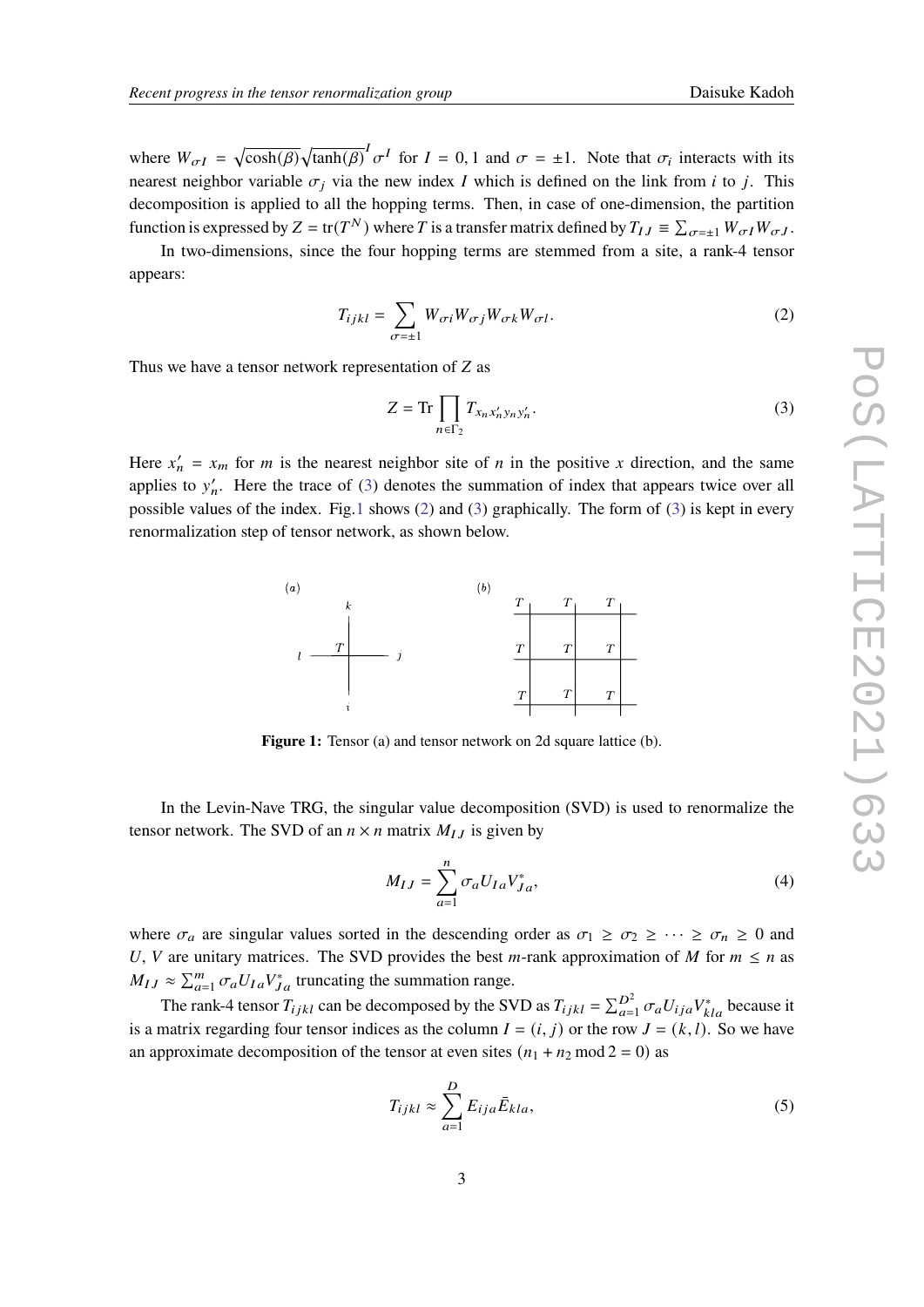where  $E_{ija} = \sqrt{\sigma_a} U_{ija}$  and  $\bar{E}_{ija} = \sqrt{\sigma_a} \sqrt{\sigma_a}$  $\overline{\sigma_a} V_{ija}^*$ . Similarly, at odd sites  $(n_1 + n_2 \mod 2 = 1)$ , we have another decomposition,

$$
T_{ijkl} \approx \sum_{a=1}^{D} O_{jka} \bar{O}_{lia},
$$
\n(6)

by identifying the tensor indices as the column  $I = (i, k)$  or the row  $J = (l, i)$  of the matrix to be decomposed. Fig.2 shows these decompositions. We should note that new index  $a$  actually runs from 1 to  $D^2$  and in (5) and (6) the summations are truncated upto D.



**Figure 2:** Decompositions of the tensor at even sites (a) and odd sites (b).

We define a renormalized tensor with new index as

$$
T'_{abcd} = \sum_{i,j,k,l=1}^{D} E_{ija} \bar{O}_{jkb} \bar{E}_{klc} O_{lid},
$$
\n(7)

by integrating old indices *i, j, k, l.* From the construction, the partition function is again expressed as a tensor network of the form (3) with the tensor (7). Fig.3 shows a renormalization step of the Levin-Nave TRG, which is the transformation from  $T$  to  $T'$ . Thus we have a series of renormalized tensors from the initial tensor  $T^{(0)}$  as  $T^{(0)} \to T^{(1)} \to T^{(2)} \to \cdots$  by repeating above procedure again and again. If the tensor network is put on the periodic lattice of the size  $2^N \times 2^N$ , after 2N renormalizations Z is approximated by a single tensor  $T^{(2N)}$  as  $Z \approx \sum_{i,j=1}^{D} T_{ijij}^{(2N)}$  $i j i j$ 



**Figure 3:** Decompositions of the tensor at even sites (a) and at odd sites (b).

The algorithm of the Levin-Nave TRG scales with  $O(D^6)$ . The computational cost can be reduced upto  $O(D^5)$  using the randomized SVD. The systematic error derived from the finite D is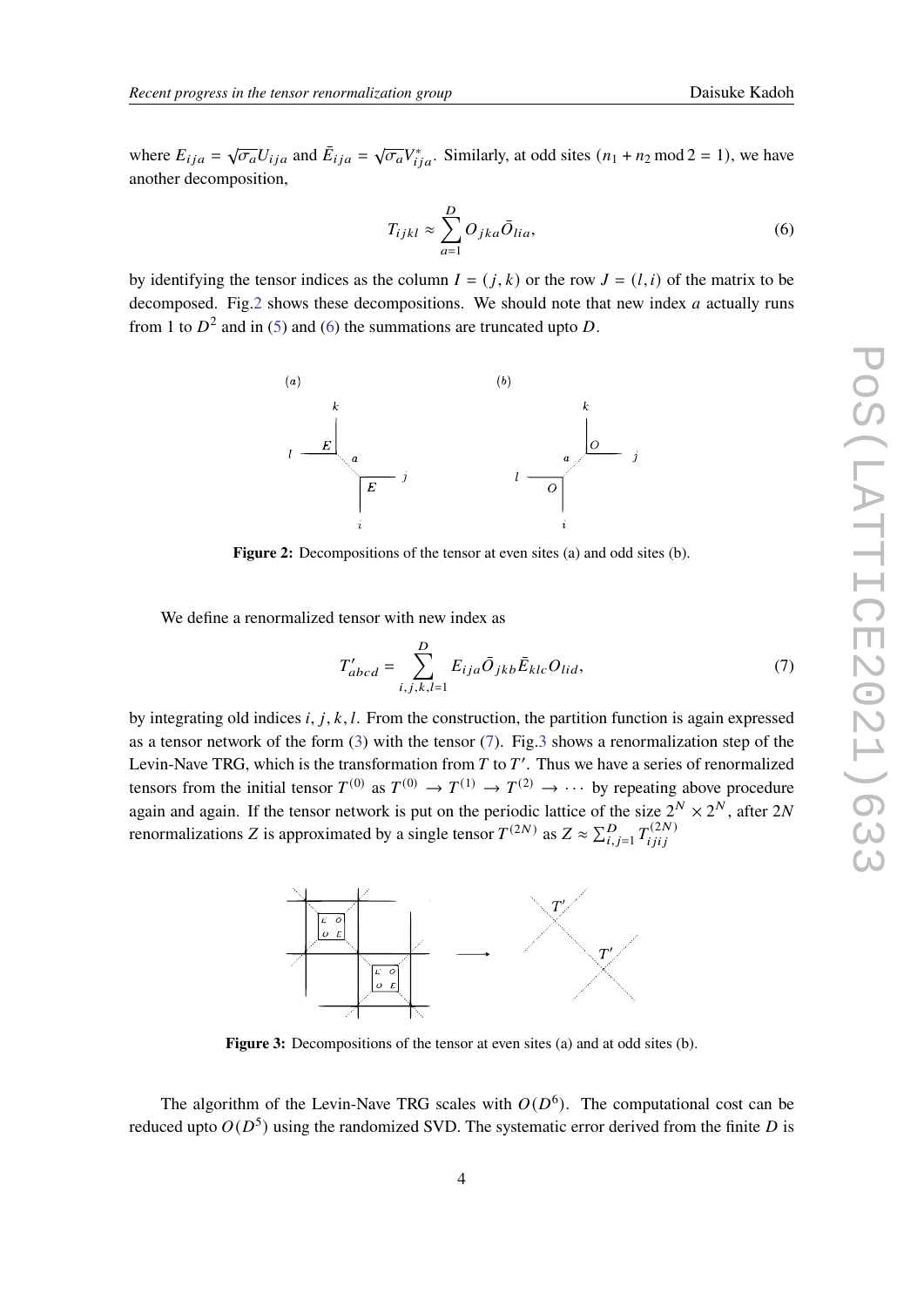evaluated by changing  $D$  and investigating the  $D$  dependence of the result. In numerical calculation, we typically use  $D \approx 10 - 100$ . In Fig.4 of Ref.[7], the free energy is obtained with good accuracy for  $D = 24$ .

#### **3. Scalars**

We consider a  $d$ -dimensional scalar field theory with a lattice action,

$$
S_{\rm B} = \sum_{n \in \Gamma_d} \left\{ \frac{1}{2} \sum_{\mu=1}^d \left( \phi_{n+\hat{\mu}} - \phi_n \right)^2 + V(\phi_n) \right\}.
$$
 (8)

where a real scalar field  $\phi$  and  $V(\phi) = m^2 \phi^2/2 + \lambda \phi^4/4$ . The partition function is defined as

$$
Z_{\rm B} = \int \mathcal{D}\phi e^{-S_{\rm B}(\phi)},\tag{9}
$$

where  $\int \mathcal{D}\phi = \int_{-\infty}^{\infty}$  $\int_{-\infty}^{\infty} \prod_{n \in \Gamma_d} d\phi_n$ . Unlike the Ising model, a naive tensor of this theory has an infinite bond dimension because the field variable which is essentially the tensor index takes any real number. Therefore a discretization of the scalar field is needed to define a finite dimensional tensor.

The Gaussian quadrature rule is widely used to approximate an integral of the form  $I =$  $\int_0^\infty$  $\int_{-\infty}^{\infty} dx f(x)$ . If the integrand  $f(x)$  has exponentially damping factors as  $f(x) \sim \exp(-x^2)$ , the Gauss-Hermite quadrature,

$$
I \approx \sum_{x \in S_K} g_K(x) f(x),\tag{10}
$$

approximates the integral well. Here  $S_K$  is the set of roots of the Kth Hermite polynomial  $H_K(x)$ and  $g_K(x)$  is a weight function defined by

$$
g_K(x) = \frac{2^{K-1} K! \sqrt{\pi}}{(K H_{K-1}(x))^2} e^{x^2}.
$$
 (11)

The approximate expression (10) is expected to reproduce the original integral  $I$  in the large  $K$  limit. In actual numerical calculation, we numerically check the convergence of the result at large  $K$ .

Replacing each integral of the path integral by (10) as

$$
\int_{-\infty}^{\infty} d\phi_n \to \sum_{\phi_n \in S_K} g_K(\phi_n), \tag{12}
$$

we obtain an approximation of the partition function,

$$
Z'_{\mathbf{B}} \equiv \sum_{\{\phi\}} \left( \prod_{n \in \Gamma_d} g_K(\phi_n) \right) \cdot e^{-S_B(\phi)},\tag{13}
$$

where

$$
\sum_{\{\phi\}} \equiv \prod_{n \in \Gamma_d} \sum_{\phi_n \in S_K} . \tag{14}
$$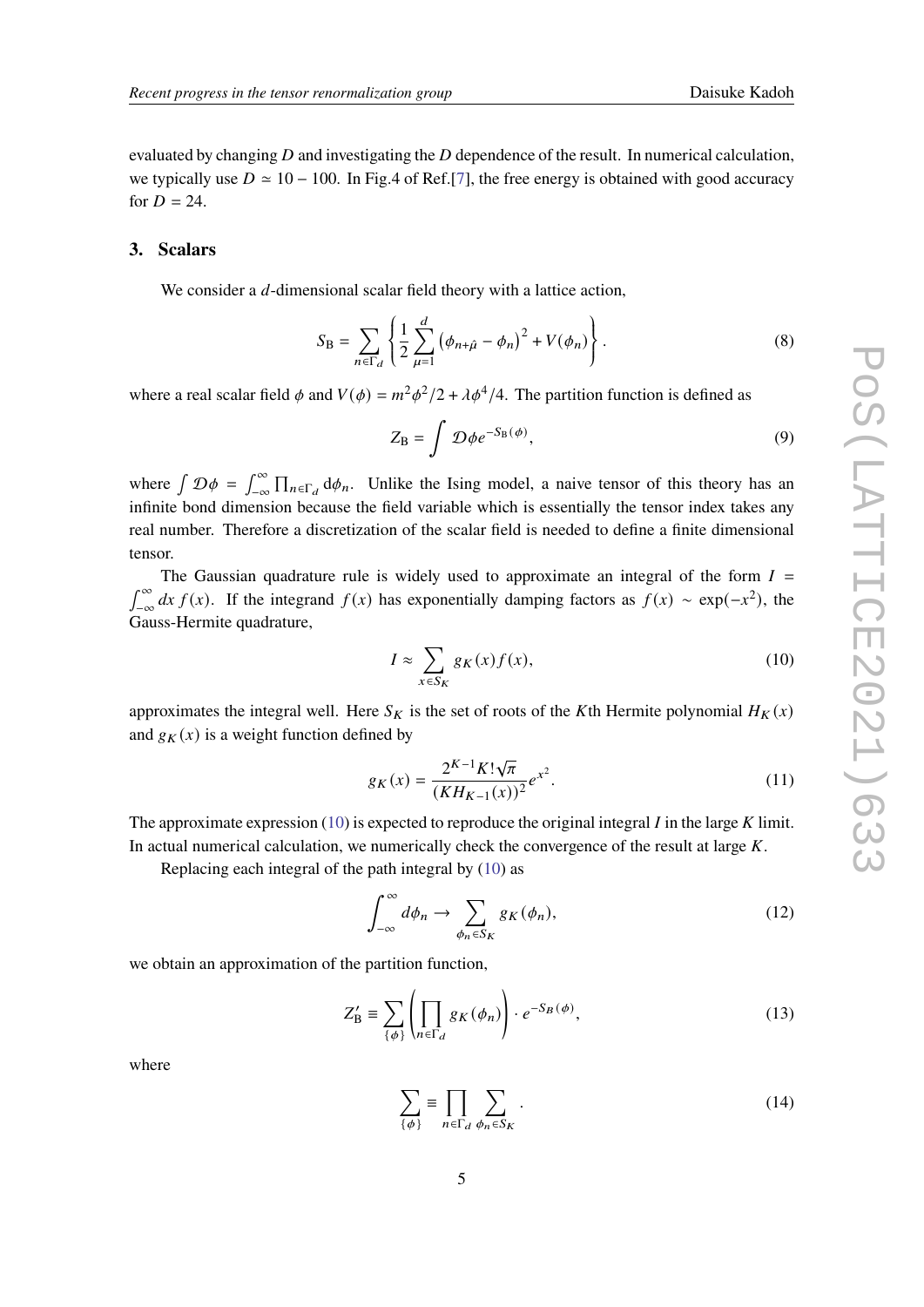$Z'_{\text{B}}$  depends on K. Since exp( $-S_B$ ) decreases rapidly for large  $\phi$ ,  $Z_{\text{B}}$  is expected to be reproduced from  $Z'_{\text{B}}$  taking  $K \to \infty$ .

If we define a hopping term as

$$
f(\phi, \phi') = (g_K(\phi)g_K(\phi'))^{\frac{1}{2d}} \exp\left\{-\frac{1}{2}(\phi - \phi')^2 - \frac{1}{2d}(V(\phi) + V(\phi'))\right\},\tag{15}
$$

we have

$$
Z'_{\mathcal{B}} = \sum_{\{\phi\}} \prod_{n \in \Gamma_d} f(\phi_n, \phi_{n+1}) f(\phi_n, \phi_{n+2}) \cdots f(\phi_n, \phi_{n+2}). \tag{16}
$$

Note that f is a  $K \times K$  matrix for  $\phi, \phi' \in S_K$ . Since f is a real symmetric matrix, we can decompose it as  $f(\phi, \phi') = \sum_{A=1}^{K} e_A U_{\phi A} U_{\phi' A}$  by the SVD (Takagi's factorization) where  $e_A$  are singular values sorted as  $e_1 \ge e_2 \ge \cdots \ge 0$  and U is a unitary matrix. Thus, for  $\phi, \phi' \in S_K$ , we have

$$
f(\phi, \phi') = \sum_{A=1}^{K} W_{\phi A} W_{\phi' A}
$$
 (17)

where  $W_{\phi A} = \sqrt{e_A} U_{\phi A}$ .

An important point here is that (16) is very similar to the partition function of the classical Ising model except for the difference between  $σ_n ∈ \{-1, +1\}$  and  $φ_n ∈ S_K$ . So we can define a finite dimensional tensor using the same way as (1).

Thus a tensor network representation of the partition function can be obtained by using (17). For instance, in two dimensions, comparing  $(17)$  to  $(1)$ , we find that  $Z'_{\text{B}}$  is expressed as the tensor network (3) with a tensor

$$
T_{IJKL} = \sum_{\phi \in S_K} W_{\phi I} W_{\phi J} W_{\phi K} W_{\phi L}.
$$
 (18)

Once the tensor network representation is obtained, we can evaluate the numerical value of  $Z'_{\text{B}}$ using the TRG.

In two dimensions, the cost of the fist step of the Levin-Nave TRG scales with  $O(K^6)$  instead of  $O(D^6)$  because the bond dimension of (18) is K. Since  $Z'_B$  depends on K which is the number of discretized points, the convergence of results at large  $K$  should be checked numerically. In actual calculation, the value of K is often of  $O(10)$  in two-dimensions, which is the same order of D.

Similar tensor network representations are obtained for many flavors and complex scalars. In Ref[19], two-dimensional complex scalar theory with finite chemical potential  $\mu$  was studied by the TRG with the Gaussian quadrature. In this theory, it is expected that bulk observables such as the particle number density do not depend on  $\mu$  below a critical value. This behavior is known as the Silver Braze phenomena which is closely related to the complex part of the action. Fig.4 of Ref.[19] shows the particle number density obtained by the TRG. The Silver braze phenomena is clearly observed. Therefore we find that the TRG properly works for theories with the sign problem.

#### **4. Fermions**

The partition function of fermion theory is also expressed as a tensor network. Since fermion fields are given by Grassmann numbers, the tensor index satisfies an anti commuting rule. The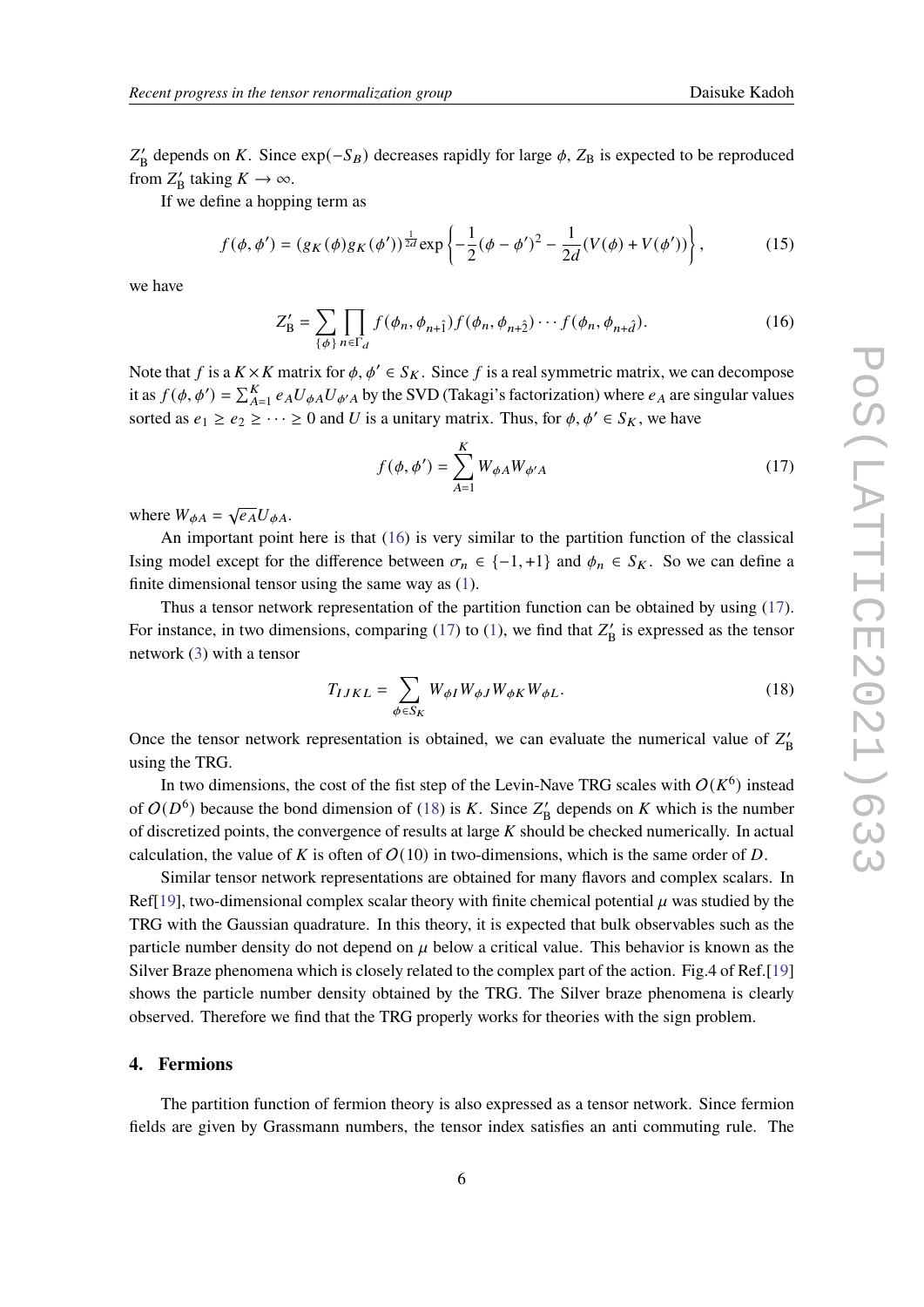tensor with such as anti-commuting index is called the Grassmann tensor [10]. Here, we introduce the Grassmann tensor and its tensor network following the notation of Ref.[15].

We consider a rank-N tensor  $T_{i_1 i_2 \cdots i_N}$  with occupation numbers  $i_n = 0, 1$  for  $n = 1, 2, \ldots, N$ . The Grassmann tensor of rank- $N$  is formally defined as

$$
\mathcal{T}_{\eta_1 \eta_2 \cdots \eta_N} = \sum_{i_1=0}^1 \sum_{i_2=0}^1 \cdots \sum_{i_N=0}^1 T_{i_1 i_2 \cdots i_N} \eta_1^{i_1} \eta_2^{i_2} \cdots \eta_N^{i_N}, \qquad (19)
$$

where  $\eta_i$  ( $i = 1, \dots, N$ ) are single-component Grassmann variables satisfying  $\{\eta_i, \eta_j\} = 0$ . The tensor  $T_{i_1 i_2 \cdots i_N}$  is refereed to as a coefficient tensor of  $\mathcal T$ . Fig.4 (a) represents (19) where  $\eta_n$  are denoted by  $N$  external lines.



**Figure 4:** Grassmann tensor (a) and Grassmann tensor contraction (b).

We now set the rules for the Grassmann tensor contraction. The contraction has an orientation. Taking a contraction from  $\eta_k$  of  $\mathcal A$  to  $\zeta_l$  of  $\mathcal B$ , we define a Grassmann tensor C as

$$
C_{\eta_1 \cdots \eta_K \cdots \eta_N \zeta_1 \cdots \zeta_l \cdots \zeta_M} \equiv \int d\bar{\xi} d\xi e^{-\bar{\xi}\xi} \mathcal{A}_{\eta_1 \cdots \eta_N} \mathcal{B}_{\zeta_1 \cdots \zeta_M} \Big|_{\eta_k = \xi, \zeta_l = \bar{\xi}}.
$$
 (20)

Here  $\check{\eta}_k$ ,  $\check{\zeta}_l$  mean that they are removed from the indices of C. Therefore the rank of Eq. (20) is  $N + M - 2$ . Fig.4 (b) show the Grassmann tensor contraction. The coefficient tensor of C is read from  $(20)$  as

$$
C_{i_1 \cdots i_k \cdots i_N j_1 \cdots j_l \cdots j_M} = \sum_{m=1}^{2} A_{i_1 \cdots m \cdots i_N} B_{j_1 \cdots m \cdots j_M} \times (-1)^{m(i_{k+1} + \cdots + i_N + j_1 + \cdots + j_{l-1})}
$$
(21)

replacing  $i_k$ ,  $j_l$  with m in the RHS and the others unchanged. Here  $i_k$  and  $j_l$  are absent as the tensor index of the LHS. We find that there is an extra sign factor that comes from the Grassmann contraction rule.

We define a Grassmann tensor network as a product of Grassmann tensors whose indices are contracted under (20). Using the Grassmann contraction rule, matrix decompositions such as the SVD can be given as decompositions of a Grassmann tensor into two Grassmann tensors. Thus the TRG methods are easily transcribed to methods for Grassmann tensor networks.

In  $d$  dimensions, using this notation, we can represent the partition function of local fermion theory as a Grassmann tensor network. Let  $\psi_{n,a}$  and  $\bar{\psi}_{n,a}$  be fermion fields where  $n \in \Gamma_d$  and an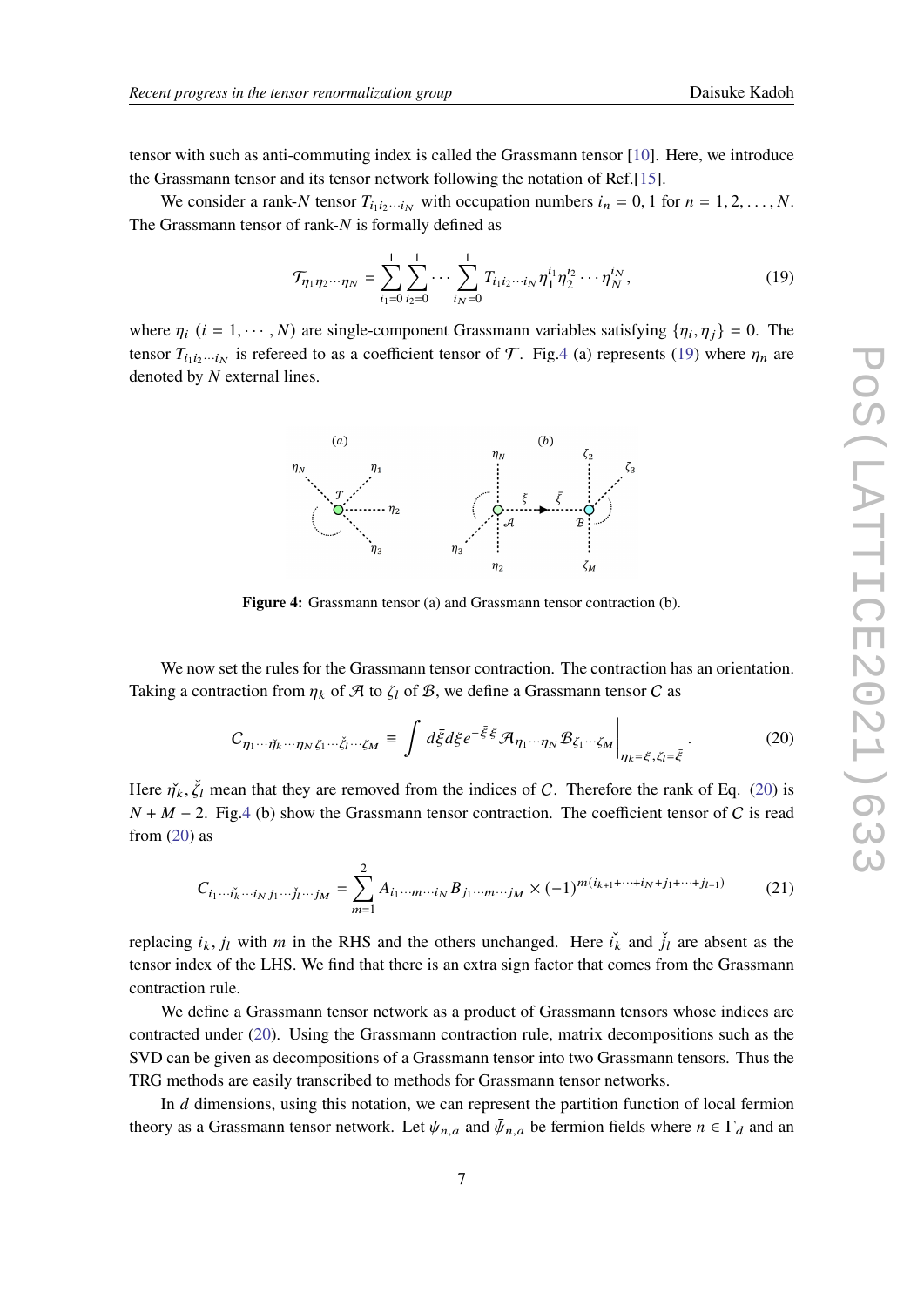index *a* corresponding to the spinor and flavor indices runs from 1 to  $N$ . We consider a general form of local lattice fermion action,

$$
S_F = \sum_{n \in \Gamma_d} \bar{\psi}_n D \psi_n \tag{22}
$$

with

$$
D_{nm} = W\delta_{nm} + \sum_{\mu=1}^{d} (X_{\mu})\delta_{n+\hat{\mu},m} + \sum_{\mu=1}^{d} (Y_{\mu})\delta_{n-\hat{\mu},m},
$$
\n(23)

where X, Y, W are matrices with respect to a as  $X_{ab}$ ,  $Y_{ab}$ ,  $W_{ab}$ , and  $D_{nm}$  is also a matrix  $D_{nm;ab}$ . For the free Wilson fermion, we have

$$
W_{\mu} = 1, \quad X_{\mu} = -\frac{\kappa}{2} \left( 1 - \gamma_{\mu} \right), \quad Y_{\mu} = -\frac{\kappa}{2} \left( 1 + \gamma_{\mu} \right). \tag{24}
$$

The partition function is

$$
Z = \int \left[ D\psi D\bar{\psi} \right] e^{-S_F}, \qquad (25)
$$

where  $[D\psi D\bar{\psi}]$  denotes the standard fermion measure.

The partition function (25) can be expressed as a Grassmann tensor network:

$$
Z = g \text{Tr} \left[ \prod_{n \in \Gamma_d} \mathcal{T}_{\Psi_1(n) \cdots \Psi_d(n)} \bar{\Psi}_d(n - \hat{d}) \cdots \bar{\Psi}_1(n - \hat{1}) \right],
$$
 (26)

where gTr denotes the Grassmann contraction. Here the Grassmann tensor  $\mathcal T$  depends on details of the action. See Ref.[15] for the derivation of (26) with the concrete definition of  $\mathcal T$  and the other details. Once the tensor network representation is obtained, the numerical value of  $Z$  is obtained by the Grassmann TRG.

#### **5. Gauge field theory**

The tensor network for gauge theory is defined by character expansions (CE). Some models with  $U(1)$  and  $SU(2)$  have already been studied by the TRG because the CE is easily calculated for these cases. However, for general gauge groups including SU(3), it is not straightforward to calculate the CE. Therefore numerical values of the tensor network cannot be obtained concretely from its formal definition with the CE for general cases. In this section, we review a method of defining a tensor network in two dimensional Yang-Mills theory without the direct use of CE according to Ref.[33]. Hereafter we concentrate on SU(N) gauge group but the method given below can easily be extended to arbitrary compact gauge groups.

The lattice gauge field is given by an SU(N)-valued link field  $U_u(n)$  which lives on the link  $(n, n + \hat{\mu})$ . The associated plaquette field is defined as

$$
P_{\mu\nu}(n) = U_{\mu}(n) U_{\nu}(n+\hat{\mu}) U_{\mu}^{\dagger}(n+\hat{\nu}) U_{\nu}^{\dagger}(n),
$$
 (27)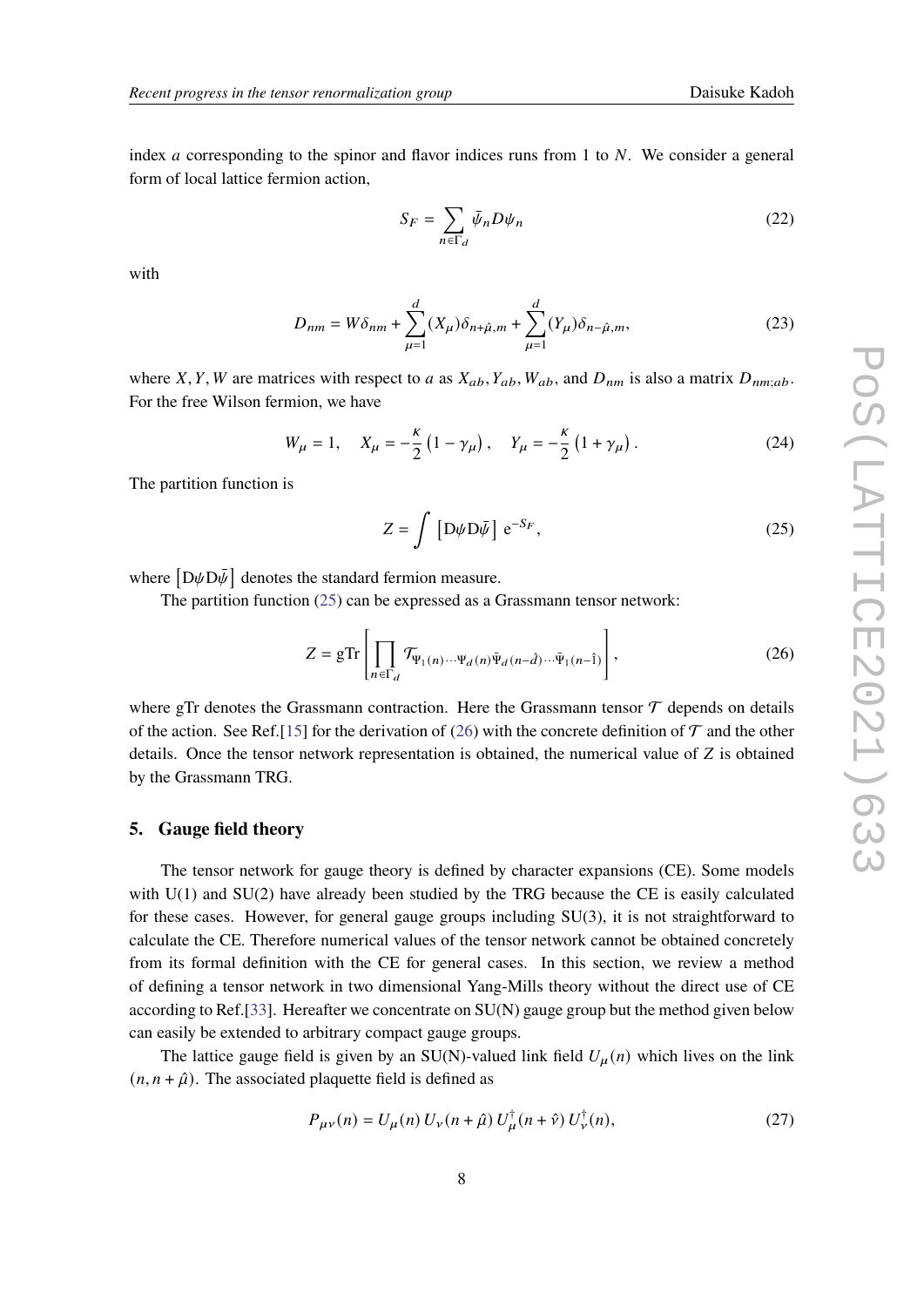which is covariant under a lattice gauge transformation  $U_\mu(n) \to \Lambda(x) U_\mu(n) \Lambda^{\dagger}(x + \hat{\mu})$ . Wilson's plaquette gauge action is then given by

$$
S = \frac{\beta}{N} \sum_{n \in \Gamma_2} \sum_{\mu < \nu} \text{Re tr}(1 - P_{\mu\nu}(n)). \tag{28}
$$

The partition function is

$$
Z = \int [dU] e^{-S}, \qquad (29)
$$

where  $[dU] = \prod_{n \in \Gamma_2} \prod_{\mu} dU_{\mu}(n)$  with the Haar measure  $dU_{\mu}(n)$ .

We now consider the two dimensional case. Then the integrand of  $(29)$  is given by the product of  $\exp(-\beta/N \operatorname{Re} \operatorname{tr}(1 - P_{12}(n)))$ . This factor may be regarded as an infinite dimensional tensor putting on the center of the plaquette:

$$
\mathfrak{T}_{u_1 u_2 u_3 u_4} = \exp\left(-\frac{\beta}{N} \text{Re tr}(1 - u_1 u_2 u_3^\dagger u_4^\dagger)\right) \tag{30}
$$

where  $u_i$  takes any SU(N) value. Thus we find that the partition function is expressed as a tensor network,

$$
Z = \mathfrak{T}r \prod_{n \in \Gamma_2} \mathfrak{T}_{g_n h_n g'_n h'_n}.
$$
 (31)

Here  $g'$ ,  $h'$  obey the same identification as  $x'$ ,  $y'$  of (3) and  $\mathfrak{T}r$  denotes the integrations of link fields  $g_n \equiv U_1(n)$  and  $h_n \equiv U_2(n)$ .



**Figure 5:** Tensor network representation of 2d Yang-Mills theory.

We now discretize the Haar measure to define a finite dimensional tensor as

$$
\int dU g(U) \approx \frac{1}{K} \sum_{i=1}^{K} g(U_i), \qquad (32)
$$

where  $\{U_1, U_2, \ldots, U_K\}$  are random  $SU(N)$  fields. Instead of (31), using this discretization for all of  $dU_u(n)$ , we have

$$
Z \approx \text{Tr} \prod_{n \in \Gamma_2} T_{i_n j_n i'_n j'_n},\tag{33}
$$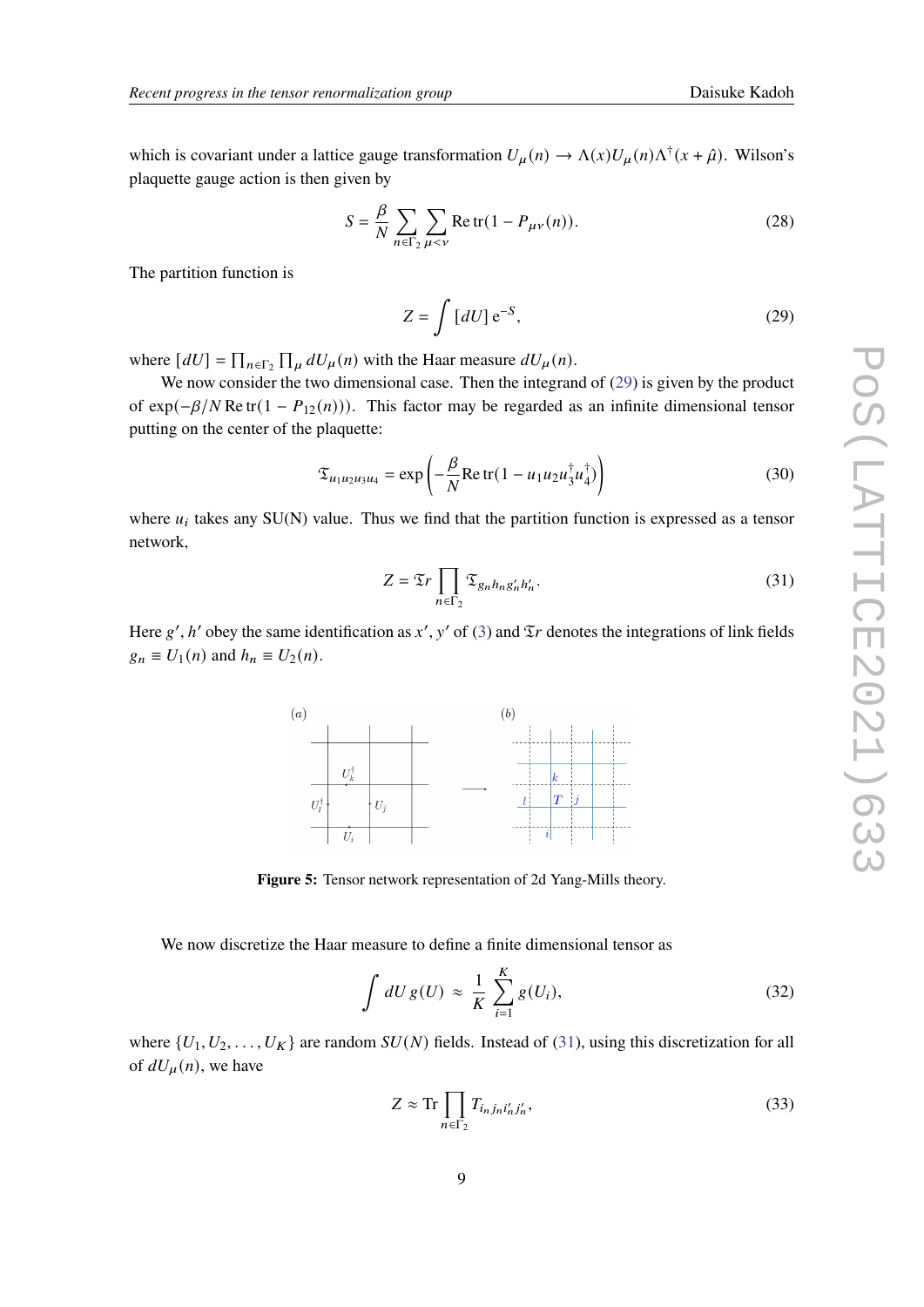where

$$
T_{ijkl} = \frac{1}{K^2} e^{-(\beta/N) \operatorname{Re} \operatorname{tr} (1 - U_i U_j U_k^{\dagger} U_l^{\dagger})}
$$
(34)

Here Tr denotes the summation over  $i_n$ ,  $j_n = 1, \dots, K$  for all  $n \in \Gamma_2$  under the proper identification of indices. Fig.5 shows the tensor network representation graphically. This representation does not use the CE and the numerical value of (34) is easily obtained. Since the approximated partition function (33) depends on  $K$ , we should check the convergence of results with respect to  $K$  numerically.

Fig. 6 shows the free energy density  $f(\beta) = \log Z/(\beta V)$  and the energy density  $e(\beta)$  =  $-(1/V)\partial \log Z/\partial \beta$  against K. As can be seen in these figures, as K increases, the numerical results smoothly approach the exact value. We make a  $\chi^2$  fit for results at  $K = 70, 80, \ldots, 120$  using  $g(K) \equiv \mu + \alpha K^{-p}$ . Table 1 shows obtained fit results. We find that the extrapolated results to large K are very close to the exact values and our method properly works for SU(3) gauge group.



**Figure 6:** K dependences of  $f(\beta)$  (Left) and  $e(\beta)$  (Right) with  $\beta/V = 0.005$ ,  $V = 64^2$ ,  $D = 90$  for SU(3).

|            | (exact)   | $\mu$                                            |                                          |                             |      |
|------------|-----------|--------------------------------------------------|------------------------------------------|-----------------------------|------|
| $(\beta)$  | $-9.4323$ | $-9.4400\frac{+0.0019}{0.0019}$   -<br>$-0.0043$ | $3^{+0.2}_{-1.7}\times10^{10}$<br>$-0.5$ | $1+0.44$<br>3.31<br>$-0.01$ | 0.21 |
| $e(\beta)$ | 0.1923    | $0.1941_{0.0008}^{+0.0017}$<br>$-0.0008$         | $2.2^{+5.6} \times 10^{10}$<br>-         | $3.88^{+0.29}_{-0.6}$       | 1.18 |

**Table 1:** Results of the  $\chi^2$  fit for  $SU(3)$ .

## **6. TRG in higher dimensions**

Some higher dimensional TRG methods have been proposed so far. The HOTRG[7] is the most famous one which can be applied to any dimension. We firstly review the HOTRG method, after which we will see the triad TRG method[9] in which smaller rank tensors are constituents of a tensor network to reduce the computational cost.

We consider a  $d$ -dimensional lattice model with local interactions consisting of bosonic fields since fermions are easily included using the Grassmann tensors. As discussed in the previous sections, we may give a tensor in the form

$$
T_{i_1 i_2,...i_{2d}} = \sum_{a} W_{ai_1}^{(1)} W_{ai_2}^{(2)} \cdots W_{ai_{2d}}^{(2d)}.
$$
 (35)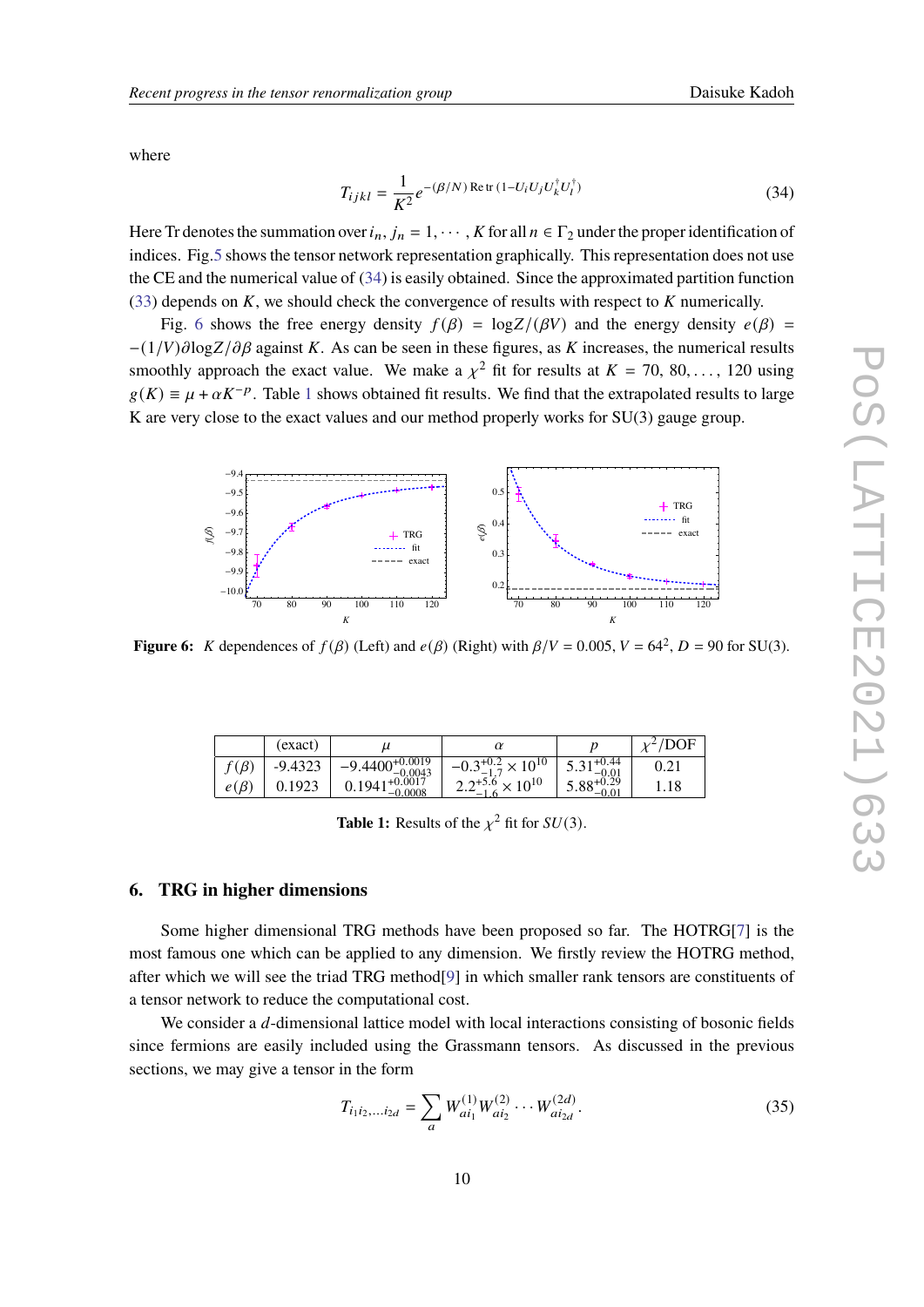Here  $W_{ai}^{(m)}$  are originated from the hopping terms on 2d links. If the theory is invariant under the euclidean group symmetry, the 2d hopping terms provide the same W, that is,  $W^{(m)} = W$  for  $m = 1, 2 \cdots 2d$ . Hereafter we focus on the case of  $d = 3$ . The partition function is then expressed as a tensor network

$$
Z = \text{Tr} \prod_{n \in \Gamma_3} T_{x_n y_n z_n x'_n y'_n z'_n}.
$$
 (36)

with the rank-6 tensor (35) for  $d = 3$ . Here we assume that each tensor index runs from 1 to D.

The renormalization of the HOTRG is carried out for  $x, y, z$  directions alternately. It is enough to define the renormalization along z axis. As shown in Fig. 7 (a), we first introduce a rank-10 tensor  $M$  as

$$
M_{xx'yy'zz'} \equiv \sum_{d} T_{x_1y_1dx'_1y'_1z'} T_{x_2y_2zx'_1y'_1d}
$$
 (37)

where  $x = x_1 \otimes x_2$  and  $y = y_1 \otimes y_2$  and the same applies to x' and y'. Let us introduce a matrix representation of M as  $M'_{x,x'yy'zz'} \equiv M_{xx'yy'zz'}$ . Then, we diagonalize a  $D^2 \times D^2$  matrix  $K_1 \equiv M'M'^{\dagger}$  as

$$
K_1 = U \Lambda_1 U^{\dagger} \tag{38}
$$

where  $\Lambda_1$  is a diagonal matrix in which eigenvalues are sorted in the descending order and U is the unitary matrix containing the eigenvectors. Similarly, for the  $\nu$  direction, we have

$$
K_2 = V \Lambda_2 V^{\dagger} \tag{39}
$$

where  $K_2 \equiv M''M''^{\dagger}$  with a matrix representation as  $M''_{y,xx'y'zz'} \equiv M_{xx'yy'zz'}$ . U and V can also be obtained from other diagonalizations, and better ones are selected by comparing residuals. See Ref.[7] for the details.

Using two isometries  $U$  and  $V$ , a renormalized tensor is defined as

$$
T'_{xx'yy'zz'} \equiv \sum_{i,j,k,l=1}^{D^2} U_{xi}^\dagger V_{yk}^\dagger M_{ijklzz'} U_{jx'} V_{ly'},
$$
 (40)

which is shown in Fig. 7 (b). Here, although *x*, *y*, *x'*, *y'* of *T'* run from 1 to  $D^2$  originally, we truncate the bond dimension so that all indices runs from 1 to D. Thus Z is again given by the tensor network with the renormalized tensor  $T'$ . This completes a renormalization step of the HOTRG.

Repeating the above renormalization for  $x, y, z$  axes alternately, we obtain a series of renormalized tensors  $T^{(0)} \to T^{(1)} \to T^{(2)} \to \cdots$  starting from the initial tensor  $T^{(0)}$ . For a periodic lattice of a finite volume  $V = 2^{3N} (= 2^N \times 2^N \times 2^N)$  where N is an integer, we finally obtain an approximation of Z as  $Z \approx \sum_{x,y,z} T_{xxyyzz}^{(3N)}$ . In d dimensions, the HOTRG is formulated in the similar manner. The cost of the HOTRG scales with  $O(D^{4d-1})$  which comes from the contractions that make the renormalization tensor.

The reason why the computational cost of the HOTRG is high is that it involves the contraction of two rank 2d tensors. If a renormalization group is formulated on a tensor network made only of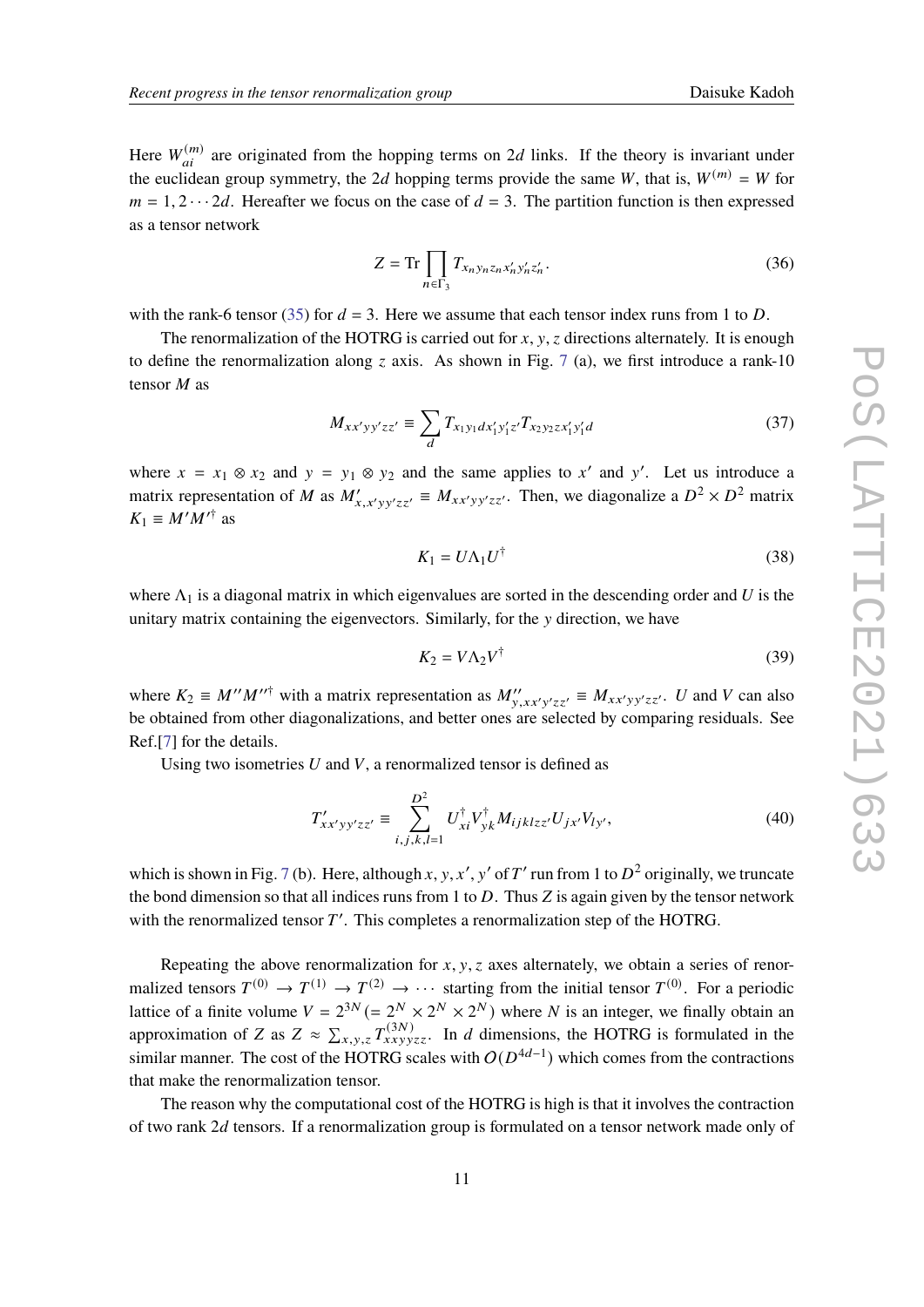

**Figure 7:** *M* of the HOTRG (a) and the renormalized tensor (b)

smaller rank tensors, the cost could be naturally reduced. The triad TRG method is created with this kind o idea in the background.

For  $d = 3$ , without any approximation, the initial tensor (35) can be written in the form

$$
T_{ijklmn} = \sum_{a,b,c} A_{ija} B_{akb} C_{blc} D_{cmn},\tag{41}
$$

where

$$
A_{ija} = W_{ai}^{(1)} W_{aj}^{(2)},
$$
\n(42)

$$
B_{akb} = \delta_{ab} W_{ak}^{(3)},\tag{43}
$$

$$
C_{blc} = \delta_{bc} W_{bl}^{(4)},\tag{44}
$$

$$
D_{cmn} = W_{cm}^{(5)} W_{cn}^{(6)}.
$$
\n(45)

This kind of tensor representation is referred to as a triad representation in this paper. Fig.8 shows this representation.



**Figure 8:** Triad representation (41).

The triad representation is not unique because we have many other decompositions with rank-3 tensors. Of course, there exist mixture representations in which rank-4 and higher rank tensors are used to give the rank  $2d$  tensors in  $d$  dimensions. Possible representations are shown in Fig.9. The computational cost of the triad TRG is shown to be reduced to  $O(D^{d+3})$  in  $d$  dimensions with using the randomized singular value decomposition (RSVD). See the appendix A of Ref. [9] for the detail of the RSVD.

In the rest of this section, we explain the triad TRG method for  $d = 3$  briefly. Fig.10 shows the evaluation of  $K = MM^{\dagger}$  in the representation. We can evaluate K at a cost of  $O(D^6)$ . The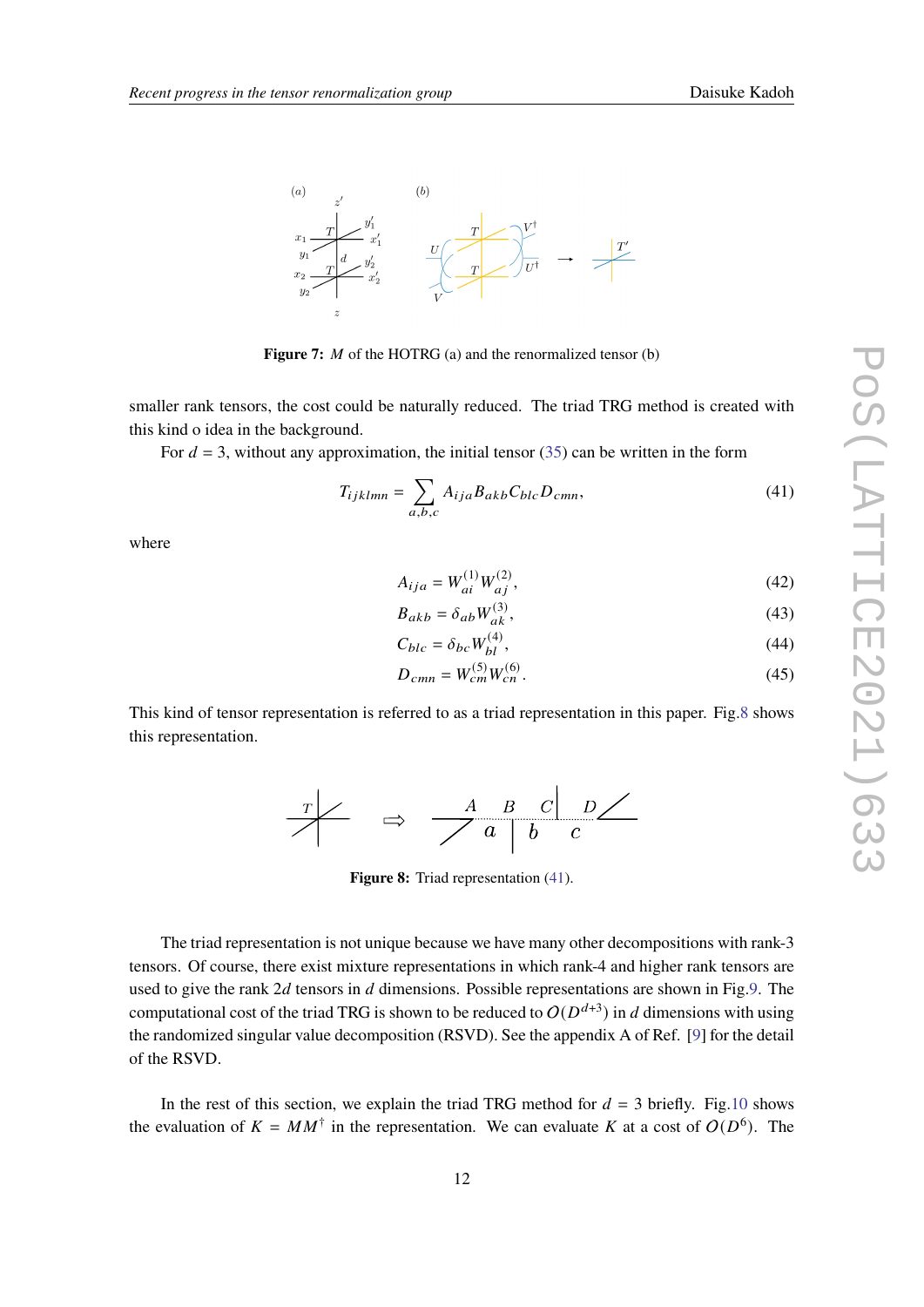

Figure 9: Possible representations of the tensor T.

isometries are obtained at a cost of  $O(D^6)$  from the diagonalization of K. These costs are reduced to  $O(D^5)$  with the RSVD. The situation does not change for higher dimensions. The cost of making isometries does not depend on the dimensionality and is always  $O(D^6)$  ( $O(D^5)$  with the RSVD) for any dimension. Once the isometries are obtained, we can create a renormalized triad at a cost of  $O(D^6)$  for  $d = 3$  with the RSVD. The total cost of the triad TRG becomes  $O(D^{d+3})$  in d dimensions. See Ref.<sup>[9]</sup> for the detail of making the renormalized triads.



**Figure 10:** Evaluation of  $MM^{\dagger}$ .

The free energy of 3d Ising classical model are obtained by the three TRG methods (HOTRG, ATRG, and the triad TRG) in Ref.[9] The triad TRG method shows a better performance in 3 dimensions.

As shown in Fig11, the error at a fixed computational time depends on a kind of tensor representation. Let  $N_i$  be the number of internal indices of a representation such as  $a, b, c$  for the representation (41). If  $N_i$  is very large, the calculation will be less accurate due to the decomposition corresponding to the internal index, which will increase the error. Conversely, for  $N_i \rightarrow 0$ , the error will increases because the computational cost becomes expensive and we cannot take larger . Therefore the best one is expected to have intermediate number of internal indices. In the d dimension, identifying the best tensor representation is still an open question.

#### **7. Summary**

The TRG method is a very attractive approach as a new calculation method for lattice field theory because it effectively works for theories with the sign problem on extremely large volume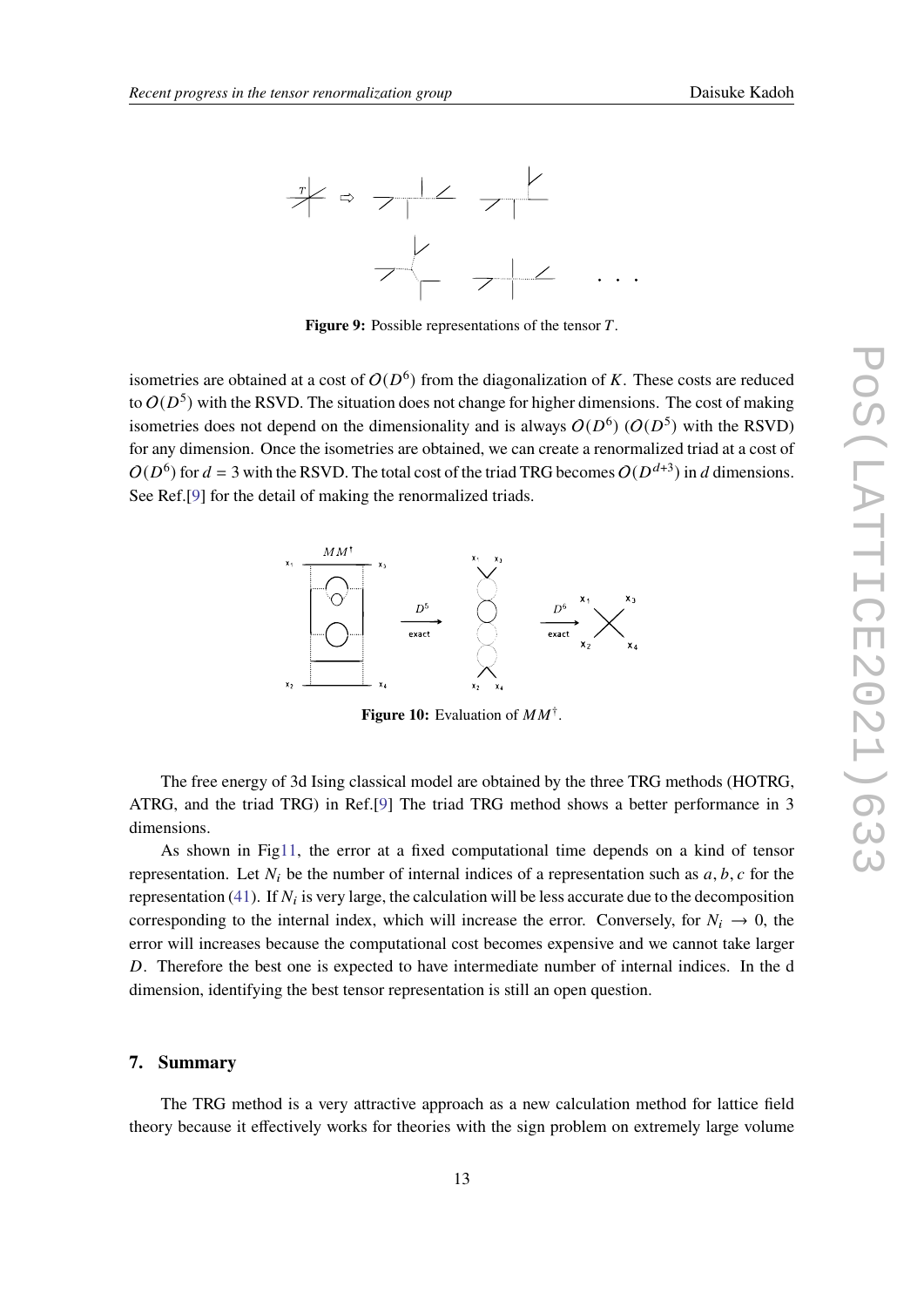![](_page_13_Figure_2.jpeg)

![](_page_13_Figure_3.jpeg)

**Figure 11:** What is the best representation?

lattices. In this paper, I comprehensively reviewed the recent developments in the TRG approach to quantum field theory.

For scalar fields, a finite dimensional tensor is introduced by discretizations of scalar fields. For this, we currently use a one-dimensional quadrature method such as the Gaussian quadrature rule for each measure. In the future, we should develop a discretization method that incorporates the feature of quantum field theory. On the other hand, it is relatively easy to apply the TRG method in a fermion system. The fermionic algorithm of the TRG method is called the Grassmann TRG in which tensor index obeys an anti-commuting rule. The tensor network representation was already obtained for general lattice fermions with a local action.

The tensor network method for gauge theory uses the character expansion. A finite-dimensional tensor has been introduced by truncating the character expansion so far. However, in general gauge groups including SU(3), it remained a difficult issue to numerically calculate the tensor component concretely from the character expansion. Using a new methodology that discretizes the Haar measure with random SU(N) fields, 2d SU(3) Yang-Mills theory was investigated by the TRG. This method may provide hints on the problem to be solved in order to calculate QCD by the TRG method.

Creating a TRG methods in dimensions larger than two is a difficult problem due to the increased computational costs. In fact, the HOTRG method has a calculation cost proportional to  $O(D^{4d-1})$ . The ATRG method is currently very effective in 4 dimensions. Further improvements are needed to reduce errors. We should look for a renormalization group method that is the best in four dimensions. To do this, the triad TRG method may contain some good ideas.

The most difficult problem that remains would be the development of an effective TRG method in a system with many degrees of freedom, including QCD. Further developments are needed to establish calculation methods in finite density QCD, supersymmetric theory and quantum gravity, and quantum calculation and real-time simulation. The TRG method will greatly develop as a new calculation method for quantum field theory in the next decade.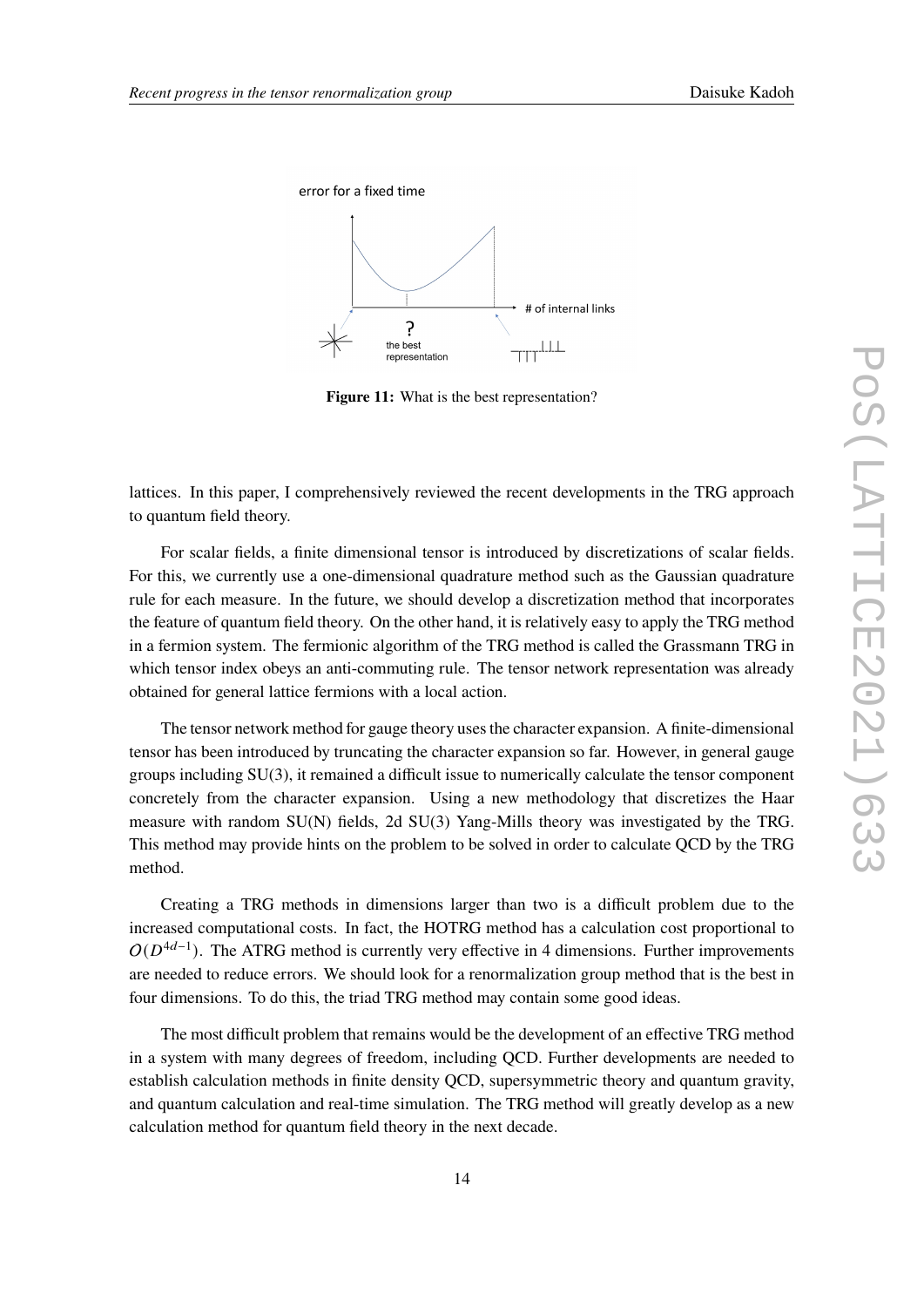#### **Acknowledgments**

This work was supported by JSPS KAKENHI Grant Numbers JP19K03853, JP21K03537, and JP22H01222. I would like to thank Shinji Takeda, Masafumi Fukuma, Jun Nishimura, Hideaki Oba, Nobuyuki Matsumoto, Hiroto So, and So Matsuura for valuable discussions on tensor networks and related theories. I also would like to thank Noboru Kawamoto for his encouragement.

## **References**

- [1] M. Levin and C. P. Nave, *Tensor renormalization group approach to 2D classical lattice models*, *Phys. Rev. Lett.* **99** (2007) 120601, [cond-mat/0611687].
- [2] Z. Y. Xie, H. C. Jiang, Q. N. Chen, Z. Y. Weng and T. Xiang, *Second Renormalization of Tensor-Network States*, *Phys. Rev. Lett.* **103** (2009) 160601, [0809.0182].
- [3] Y. Nakamura, H. Oba and S. Takeda, *Tensor Renormalization Group Algorithms with a Projective Truncation Method*, *Phys. Rev. B* **99** (2019) 155101, [1809.08030].
- [4] D. Kadoh, Y. Kuramashi and R. Ueno, *Irregular parameter dependence of numerical results in tensor renormalization group analysis*, *PTEP* **2019** (2019) 061B01, [1812.10517].
- [5] H. Oba, *Cost reduction of the bond-swapping part in an anisotropic tensor renormalization group*, *PTEP* **2020** (2020) 013B02, [1908.07295].
- [6] D. Kadoh, H. Oba and S. Takeda, *Triad second renormalization group*, 2107.08769.
- [7] Z. Y. Xie, J. Chen, M. P. Qin, J. W. Zhu, L. P. Yang and T. Xiang, *Coarse-graining renormalization by higher-order singular value decomposition*, *Physical Review B* **86** (jul, 2012) .
- [8] D. Adachi, T. Okubo and S. Todo, *Anisotropic Tensor Renormalization Group*, *Phys. Rev. B* **102** (2020) 054432, [1906.02007].
- [9] D. Kadoh and K. Nakayama, *Renormalization group on a triad network*, 1912.02414.
- [10] Z.-C. Gu, F. Verstraete and X.-G. Wen, *Grassmann tensor network states and its renormalization for strongly correlated fermionic and bosonic states*, 1004.2563.
- [11] Z.-C. Gu, *Efficient simulation of Grassmann tensor product states*, *Phys. Rev. B* **88** (2013) 115139, [1109.4470].
- [12] R. Sakai, S. Takeda and Y. Yoshimura, *Higher order tensor renormalization group for relativistic fermion systems*, *PTEP* **2017** (2017) 063B07, [1705.07764].
- [13] Y. Yoshimura, Y. Kuramashi, Y. Nakamura, S. Takeda and R. Sakai, *Calculation of fermionic Green functions with Grassmann higher-order tensor renormalization group*, *Phys. Rev. D* **97** (2018) 054511, [1711.08121].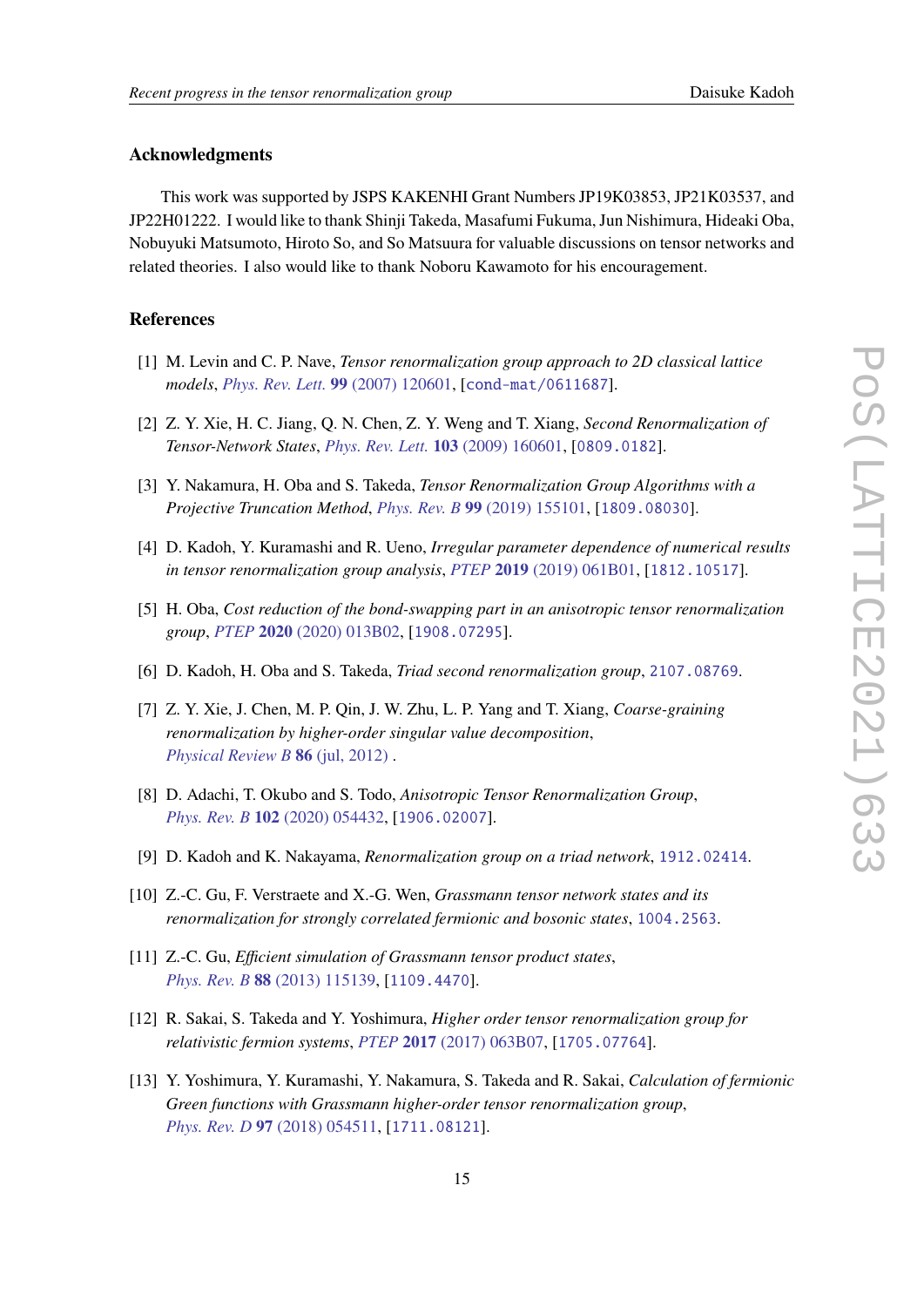- [14] N. Butt, S. Catterall, Y. Meurice, R. Sakai and J. Unmuth-Yockey, *Tensor network formulation of the massless Schwinger model with staggered fermions*, *Phys. Rev. D* **101** (2020) 094509, [1911.01285].
- [15] S. Akiyama and D. Kadoh, *More about the Grassmann tensor renormalization group*, *JHEP* **10** (2021) 188, [2005.07570].
- [16] Y. Shimizu, *Tensor renormalization group approach to a lattice boson model*, *Mod. Phys. Lett. A* **27** (2012) 1250035.
- [17] Y. Shimizu, *Analysis of the* (1 + 1)*-dimensional lattice* <sup>4</sup> *model using the tensor renormalization group*, *Chin. J. Phys.* **50** (2012) 749.
- [18] D. Kadoh, Y. Kuramashi, Y. Nakamura, R. Sakai, S. Takeda and Y. Yoshimura, *Tensor network analysis of critical coupling in two dimensional* 4 *theory*, *JHEP* **05** (2019) 184, [1811.12376].
- [19] D. Kadoh, Y. Kuramashi, Y. Nakamura, R. Sakai, S. Takeda and Y. Yoshimura, *Investigation of complex* 4 *theory at finite density in two dimensions using TRG*, *JHEP* **02** (2020) 161, [1912.13092].
- [20] M. Campos, G. Sierra and E. Lopez, *Tensor renormalization group in bosonic field theory*, *Phys. Rev. B* **100** (2019) 195106, [1902.02362].
- [21] Y. Meurice, *Examples of symmetry-preserving truncations in tensor field theory*, *Phys. Rev. D* **100** (2019) 014506, [1903.01918].
- [22] C. Delcamp and A. Tilloy, *Computing the renormalization group flow of two-dimensional*  $\phi^4$ *theory with tensor networks*, *Phys. Rev. Res.* **2** (2020) 033278, [2003.12993].
- [23] Y. Shimizu and Y. Kuramashi, *Grassmann tensor renormalization group approach to one-flavor lattice Schwinger model*, *Phys. Rev. D* **90** (2014) 014508, [1403.0642].
- [24] Y. Shimizu and Y. Kuramashi, *Berezinskii-Kosterlitz-Thouless transition in lattice Schwinger model with one flavor of Wilson fermion*, *Phys. Rev. D* **97** (2018) 034502, [1712.07808].
- [25] S. Takeda and Y. Yoshimura, *Grassmann tensor renormalization group for the one-flavor lattice Gross–Neveu model with finite chemical potential*, *PTEP* **2015** (2015) 043B01, [1412.7855].
- [26] H. Kawauchi and S. Takeda, *Tensor renormalization group analysis of CP(N-1) model*, *Phys. Rev. D* **93** (2016) 114503, [1603.09455].
- [27] K. Nakayama, L. Funcke, K. Jansen, Y.-J. Kao and S. Kühn, *Phase structure of the CP(1) model in the presence of a topological*  $\theta$ -term, *Phys. Rev. D* 105 (2022) 054507, [2107.14220].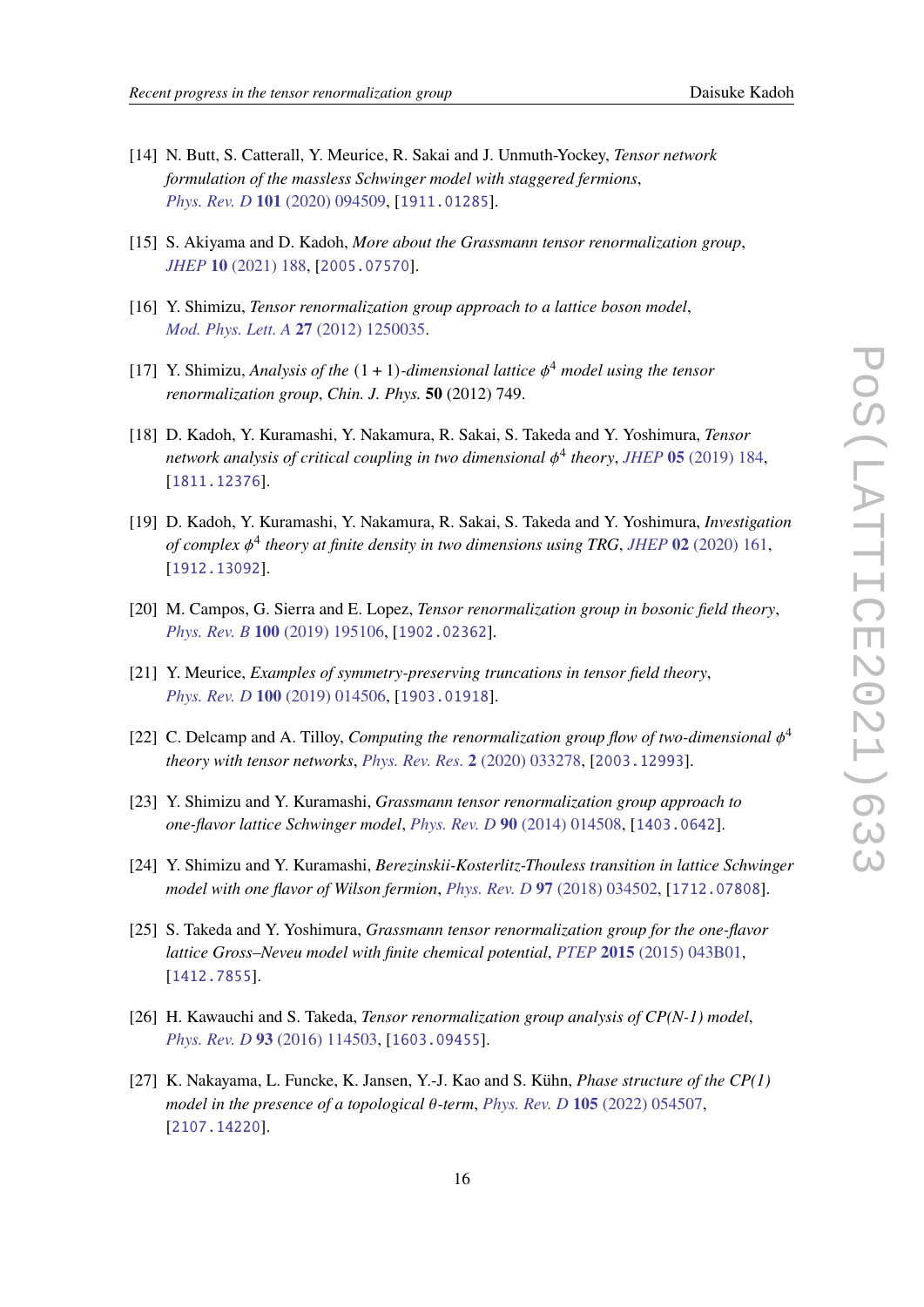- [28] D. Kadoh, Y. Kuramashi, Y. Nakamura, R. Sakai, S. Takeda and Y. Yoshimura, *Tensor network formulation for two-dimensional lattice* N *= 1 Wess-Zumino model*, *JHEP* **03** (2018) 141, [1801.04183].
- [29] D. Kadoh and K. Nakayama, *Direct computational approach to lattice supersymmetric quantum mechanics*, *Nucl. Phys. B* **932** (2018) 278–297, [1803.07960].
- [30] A. Bazavov, S. Catterall, R. G. Jha and J. Unmuth-Yockey, *Tensor renormalization group study of the non-Abelian Higgs model in two dimensions*, *Phys. Rev. D* **99** (2019) 114507, [1901.11443].
- [31] Y. Kuramashi and Y. Yoshimura, *Tensor renormalization group study of two-dimensional*  $U(1)$  lattice gauge theory with a  $\theta$  term, *JHEP* 04 (2020) 089, [1911.06480].
- [32] M. Asaduzzaman, S. Catterall and J. Unmuth-Yockey, *Tensor network formulation of two dimensional gravity*, *Phys. Rev. D* **102** (2020) 054510, [1905.13061].
- [33] M. Fukuma, D. Kadoh and N. Matsumoto, *Tensor network approach to two-dimensional Yang–Mills theories*, *PTEP* **2021** (2021) 123B03, [2107.14149].
- [34] M. Hirasawa, A. Matsumoto, J. Nishimura and A. Yosprakob, *Tensor renormalization group and the volume independence in 2D U(N) and SU(N) gauge theories*, *JHEP* **12** (2021) 011, [2110.05800].
- [35] L. Hostetler, J. Zhang, R. Sakai, J. Unmuth-Yockey, A. Bazavov and Y. Meurice, *Clock model interpolation and symmetry breaking in O(2) models*, *Phys. Rev. D* **104** (2021) 054505, [2105.10450].
- [36] Y. Kuramashi and Y. Yoshimura, *Three-dimensional finite temperature Z*<sup>2</sup> *gauge theory with tensor network scheme*, *JHEP* **08** (2019) 023, [1808.08025].
- [37] J. Bloch, R. G. Jha, R. Lohmayer and M. Meister, *Tensor renormalization group study of the three-dimensional O(2) model*, *Phys. Rev. D* **104** (2021) 094517, [2105.08066].
- [38] S. Akiyama, D. Kadoh, Y. Kuramashi, T. Yamashita and Y. Yoshimura, *Tensor renormalization group approach to four-dimensional complex* 4 *theory at finite density*, *JHEP* **09** (2020) 177, [2005.04645].
- [39] S. Akiyama, Y. Kuramashi and Y. Yoshimura, *Phase transition of four-dimensional lattice 4 theory with tensor renormalization group*, *Phys. Rev. D* **104** (2021) 034507, [2101.06953].
- [40] S. Akiyama, Y. Kuramashi, T. Yamashita and Y. Yoshimura, *Restoration of chiral symmetry in cold and dense Nambu–Jona-Lasinio model with tensor renormalization group*, *JHEP* **01** (2021) 121, [2009.11583].
- [41] S. Akiyama and Y. Kuramashi, *Tensor renormalization group study of (3+1)-dimensional* <sup>2</sup> *gauge-Higgs model at finite density*, 2202.10051.